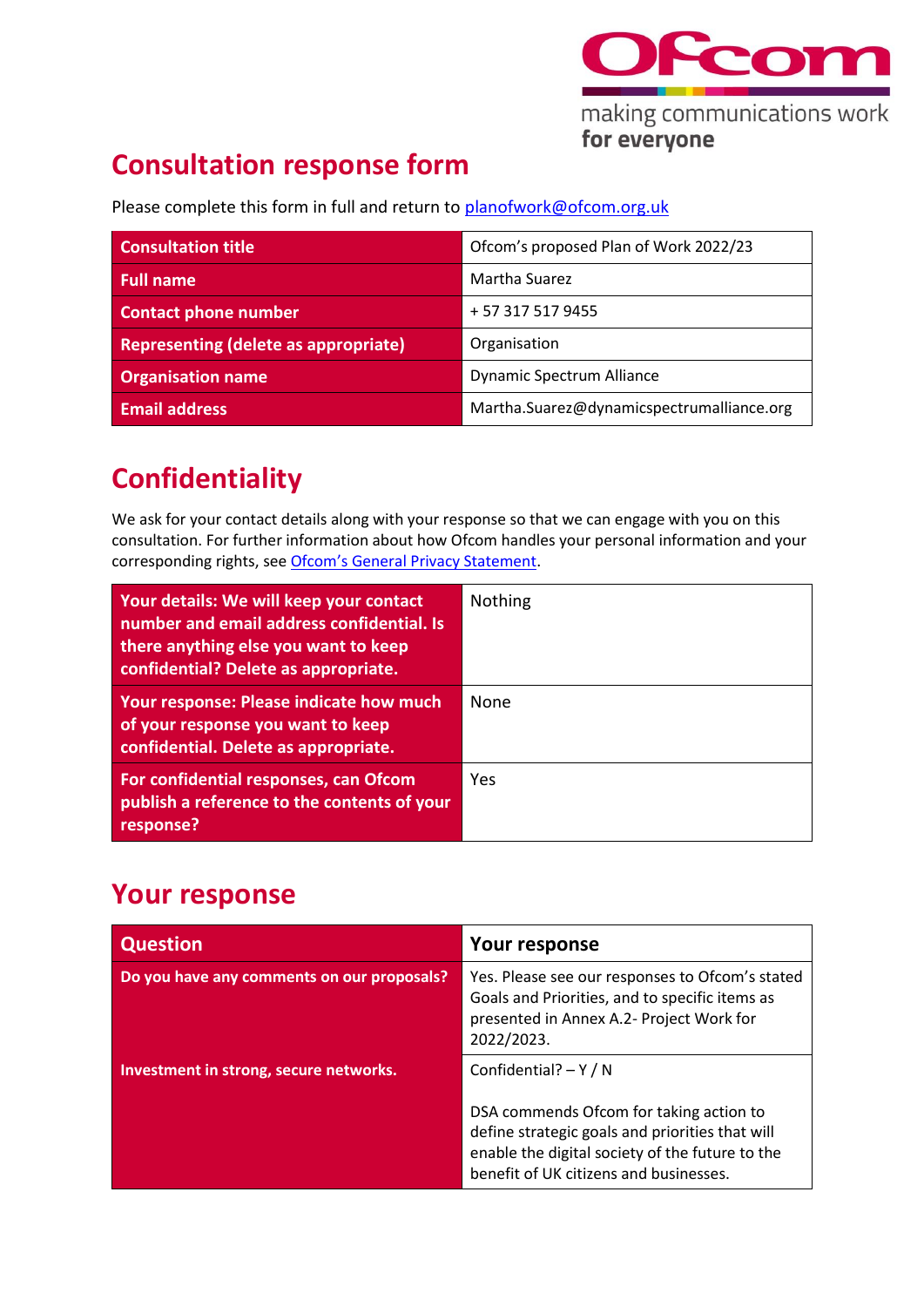|                                                              | DSA fully concurs with Ofcom that making<br>reliable, affordable broadband internet and<br>access to high-quality services available for<br>everyone is of fundamental importance for the<br>future digital society of the UK, and that<br>gigabit-capable networks, based on fibre as<br>well as other access technologies such as<br>satellite, cable, and FWA will play a crucial role.                                        |
|--------------------------------------------------------------|-----------------------------------------------------------------------------------------------------------------------------------------------------------------------------------------------------------------------------------------------------------------------------------------------------------------------------------------------------------------------------------------------------------------------------------|
|                                                              | We further agree that a world-class digital<br>infrastructure will require that radio spectrum<br>in managed in an efficient and effective way.                                                                                                                                                                                                                                                                                   |
|                                                              | An essential element of the future gigabit<br>network that needs particular consideration is<br>the final link that connects the user to the<br>access network. If this link is weak, the network<br>cannot be strong.                                                                                                                                                                                                            |
|                                                              | DSA would like to highlight that this final link is<br>increasingly realized by wireless connections,<br>and specifically by Wi-Fi connections. According<br>to the WFA, there are more than 16 billion Wi-<br>Fi devices in use globally. Millions of consumers<br>and businesses in the UK rely on Wi-Fi and they<br>expect the performance of their Wi-Fi<br>connections to evolve with that offered by the<br>access network. |
|                                                              | To ensure that also in the future Wi-Fi, or RLAN<br>in general, function as expected and users will<br>be able to enjoy the possibilities brought about<br>by future gigabit networks, a sufficient amount<br>of licence-exempt spectrum must be made<br>available.                                                                                                                                                               |
|                                                              | DSA calls on Ofcom to give due consideration to<br>this important aspect in their Plan of Work<br>2022/23 and their strategy for realizing the UK<br>gigabit society.                                                                                                                                                                                                                                                             |
| <b>Enabling wireless services in the broader</b><br>economy. | Confidential? $-Y/N$<br>Ofcom's stated goals to enable more flexible<br>and efficient use and increased sharing of<br>spectrum are fully in line with the DSA's<br>positions.                                                                                                                                                                                                                                                     |
|                                                              | Licence-exempt technologies such as Wi-Fi<br>have successfully demonstrated their ability to<br>share spectrum with other users. As the studies<br>preceding the opening of the 6 GHz band for<br>licence-exempt use in many countries showed,                                                                                                                                                                                    |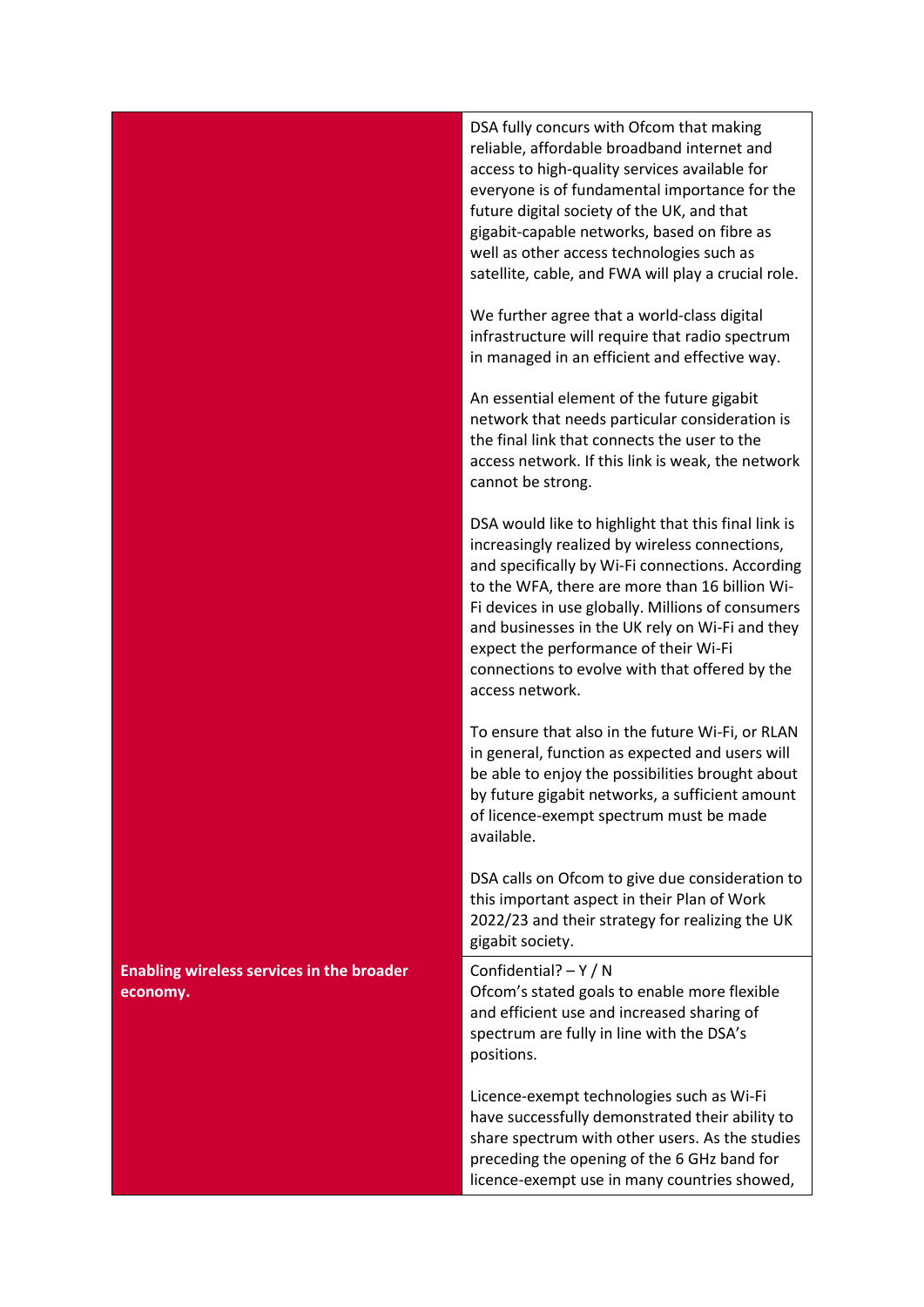licence-exempt technologies can not only share spectrum but even enable growth for existing spectrum users.

When licence-exempt spectrum was made available for wireless LANs almost 20 years ago, this sparked a wave of wireless innovation which benefited not only consumers but also business in many different domains. Wi-Fi, for instance, is widely deployed in health care, hospitality, logistics, transport, public venues, and industrial locations, including ports, factories, and agriculture. With the various improvements introduced with the latest generation of Wi-F (Wi-Fi 6/6E), such as increased bandwidth, lower latency, and lower power consumption, to name just a few, enterprises can benefit from more efficient network architectures and improved QoS.

The next generation of Wi-Fi (Wi-Fi 7) which is scheduled for introduction in 2024, will bring further improvements which, to provide maximum benefits to UK consumers and businesses will require a sufficient amount of spectrum.

The significance of Wi-Fi for UK consumers and businesses has been acknowledged by Ofcom in several studies including [Improving Spectrum](https://www.ofcom.org.uk/__data/assets/pdf_file/0036/198927/6ghz-statement.pdf)  [Access for Wi-Fi,](https://www.ofcom.org.uk/__data/assets/pdf_file/0036/198927/6ghz-statement.pdf) July 2020, and the [2021](https://www.ofcom.org.uk/__data/assets/pdf_file/0015/224070/mobile-matters-2021-report.pdf)  [Mobile Matters Report.](https://www.ofcom.org.uk/__data/assets/pdf_file/0015/224070/mobile-matters-2021-report.pdf)

In addition to making a sufficient amount of license-exempt spectrum available, DSA also recommends that Ofcom take the next step in its efforts to make more spectrum available on a shared or lightly-licensed basis by automating its process for Shared Access Licenses, for example in the 3.8-4.2 GHz band. Automated dynamic shared access technology is readily available from multiple commercial providers and can greatly facilitate access by a wide variety of users. Automation can expedite the process for new users to evaluate opportunities for spectrum access and will help spur additional private wireless network deployments.

**Mobile strategy. DETE IN STRATEGY CONSUMING STATES OF COMPANY STATES OF CONSUMING STATES OF CONSUMING STATES OF CONSUMING STATES OF CONSUMING STATES OF CONSUMING STATES OF CONSUMING STATES OF CONSUMING STATES OF CONSUMI** connectivity and innovation are essential for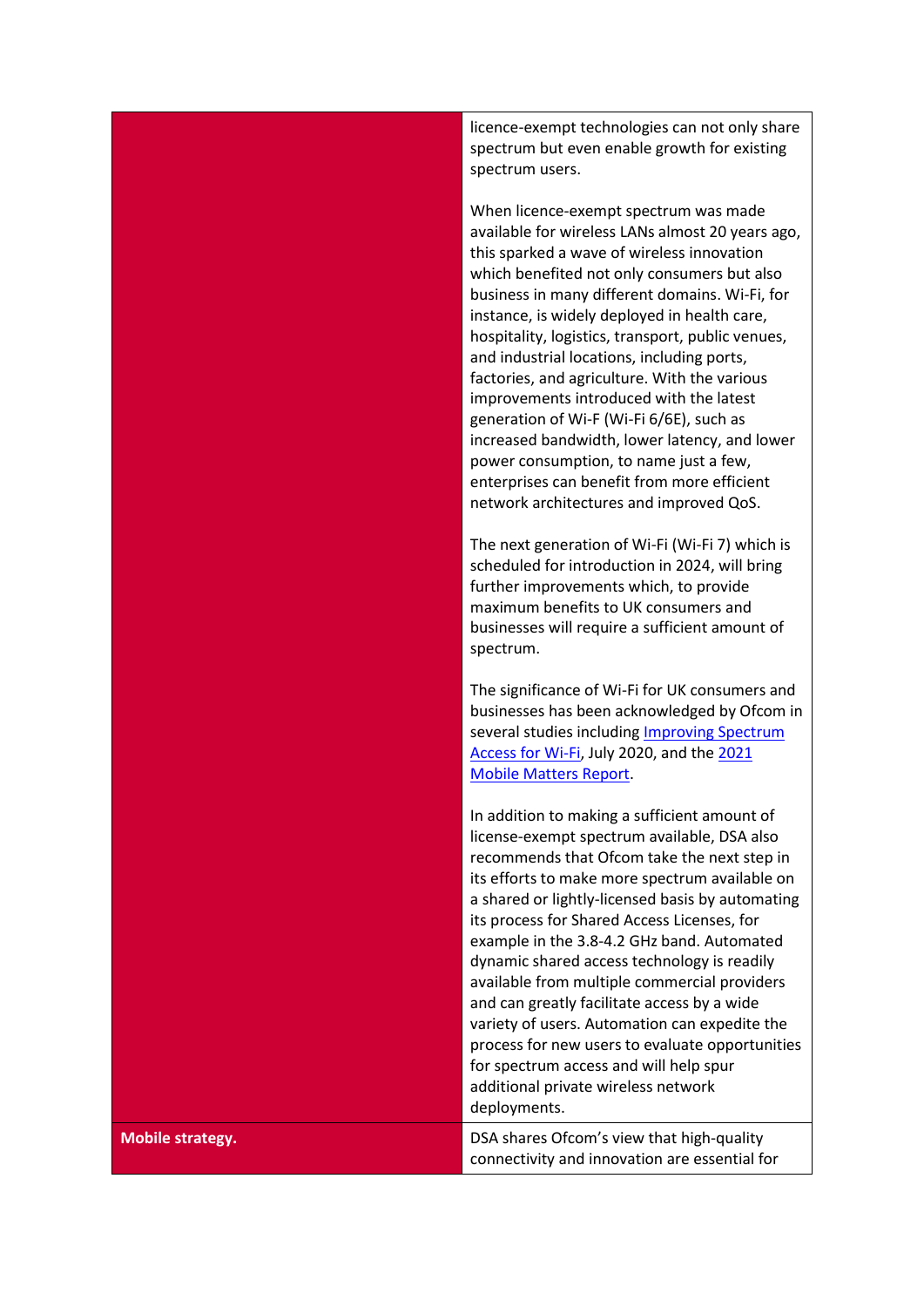|                                          | delivering good outcomes for consumers and<br>citizens.                                                                                                                                                                                                                                                                                                                                                                                                                                                                                                                                                                 |
|------------------------------------------|-------------------------------------------------------------------------------------------------------------------------------------------------------------------------------------------------------------------------------------------------------------------------------------------------------------------------------------------------------------------------------------------------------------------------------------------------------------------------------------------------------------------------------------------------------------------------------------------------------------------------|
|                                          | DSA recommends that when defining its mobile<br>strategy, Ofcom take into account the<br>important role licence-exempt technologies,<br>and specifically Wi-Fi, play in providing<br>connectivity for mobile devices.                                                                                                                                                                                                                                                                                                                                                                                                   |
|                                          | The majority of traffic to and from mobile<br>devices is transferred over Wi-Fi and not the<br>cellular network. Without sufficient spectrum<br>for Wi-Fi, mobile network deployments will<br>have to become much denser to cope with the<br>ever-increasing amounts of traffic, resulting in<br>significantly increased capital and operational<br>expenditures for MNOs. At the same time the<br>increasing cost of living puts UK household<br>budget for communications services under<br>pressure, after overall household spend on<br>communication services has already been<br>decreasing over the past decade. |
| Database approach to spectrum management | DSA welcomes the Ofcom's initiative to<br>consider innovative spectrum sharing<br>techniques. We believe that systems such as<br>Automated Frequency Coordination (AFC) can<br>be very efficiently used to enable licence-<br>exempt standard power RLAN to share a band<br>with incumbent users, particularly in outdoor<br>deployments.                                                                                                                                                                                                                                                                               |
|                                          | Given the inevitable complexity of database<br>systems, their application should be carefully<br>considered and limited to cases like the one<br>mentioned above. Low-power indoor (LPI)<br>RLANs, for instance, are generally able to<br>coexist with other users and hence would not<br>require coordination through a database.                                                                                                                                                                                                                                                                                      |
|                                          | DSA is looking forward to providing detailed<br>comments and suggestions to the dedicated<br>Ofcom consultation planned for Q3 2022/23.                                                                                                                                                                                                                                                                                                                                                                                                                                                                                 |
|                                          | Finally, DSA reiterates its support for<br>automation of the Shared Access License<br>framework that Ofcom has adopted. As<br>mentioned above, automation will provide<br>greater certainty, speed time to market for new<br>users, and greatly facilitate the deployment of<br>new private wireless networks.                                                                                                                                                                                                                                                                                                          |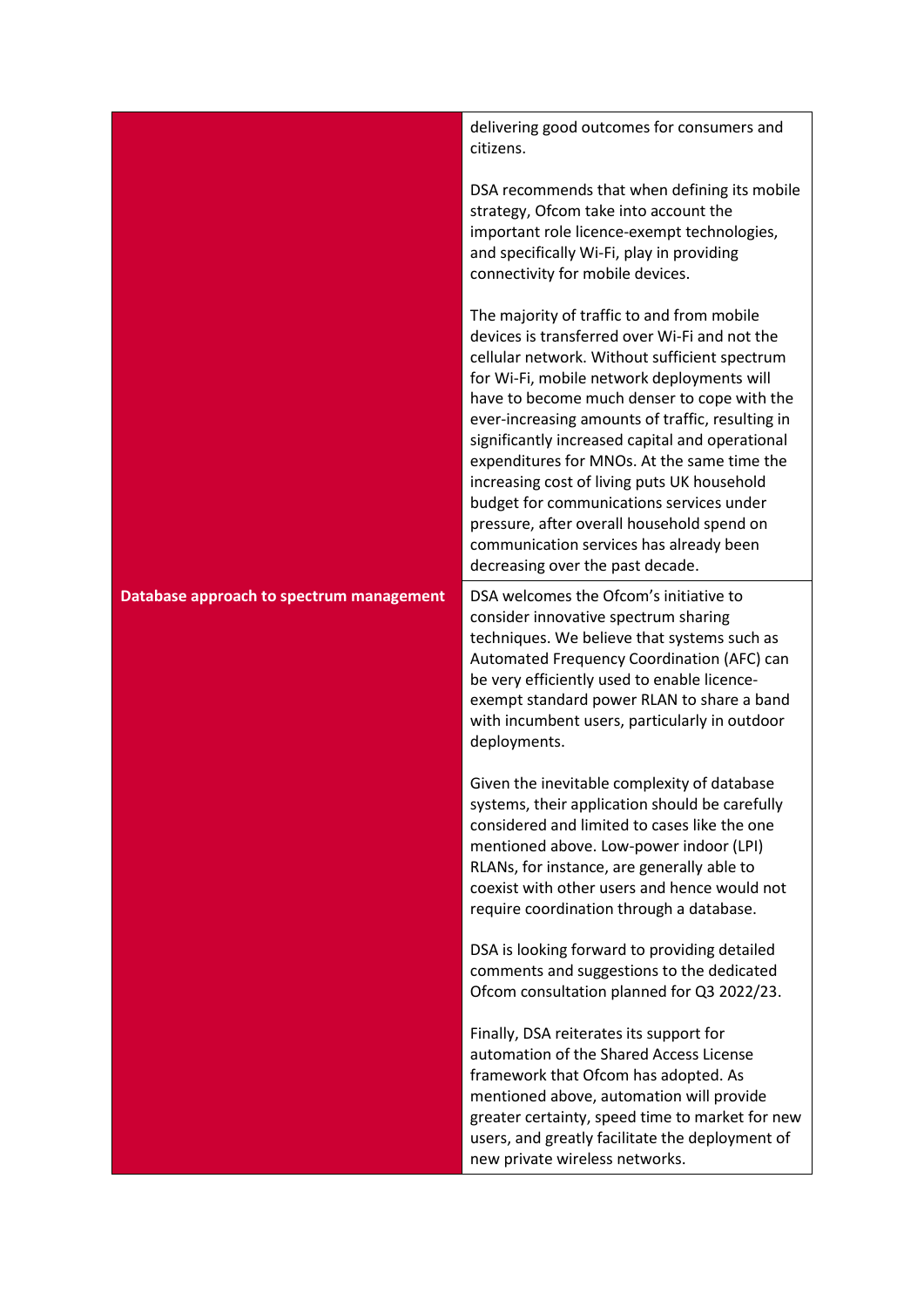| <b>Mobile spectrum demand.</b> | DSA appreciates Ofcom's approach to take a<br>long-term view and assess mobile spectrum<br>demand beyond 2030.                                                                                                                                                                                                                                                                                                                                                                                                                                                                                 |
|--------------------------------|------------------------------------------------------------------------------------------------------------------------------------------------------------------------------------------------------------------------------------------------------------------------------------------------------------------------------------------------------------------------------------------------------------------------------------------------------------------------------------------------------------------------------------------------------------------------------------------------|
|                                | We concur with Ofcom's view that when<br>assessing mobile spectrum demand the needs<br>of consumers and businesses for local<br>connectivity must be carefully considered.                                                                                                                                                                                                                                                                                                                                                                                                                     |
|                                | While making a sufficient amount of spectrum<br>available for mobile use (5G/6G) is important,<br>the characteristics and requirements of local<br>connectivity must be considered.                                                                                                                                                                                                                                                                                                                                                                                                            |
|                                | Studies showed that people in developed<br>countries spend more than 90% of their time<br>indoors. In line with that, more than 90% of<br>data traffic is consumed or generated indoors.                                                                                                                                                                                                                                                                                                                                                                                                       |
|                                | Providing indoor coverage from outdoor<br>cellular base stations is problematic in several<br>respects including increased energy<br>consumption of both base station and client,<br>reduced performance, and service cost.<br>Wireless intra-network traffic would require an<br>additional indoor wireless network or multiple<br>cellular network termination points.                                                                                                                                                                                                                       |
|                                | Typically, the final link between the access<br>network and the user ('local connectivity') is<br>typically established via Wi-Fi. For users to be<br>able to enjoy the benefits of future gigabit<br>access networks, this final link must be<br>adequately resourced, i.e., it must be able to<br>utilize a sufficiently large amount of spectrum.<br>This does not only apply to very high bandwidth<br>applications such as AR/VR/XR which require<br>large channels widths but also to lower<br>bandwidth, high-density use cases such as IoT<br>with thousands of communicating devices. |
|                                | Studies published by the WFA show that in<br>order to extend the data rates provided by<br>future gigabit access networks to the user, Wi-<br>Fi needs an additional 1.2-1.8 GHz of spectrum.<br>DSA appreciates that by opening the 5925-6425<br>MHz band for licence-exempt use, Ofcom<br>already made a portion of the required<br>spectrum available.                                                                                                                                                                                                                                      |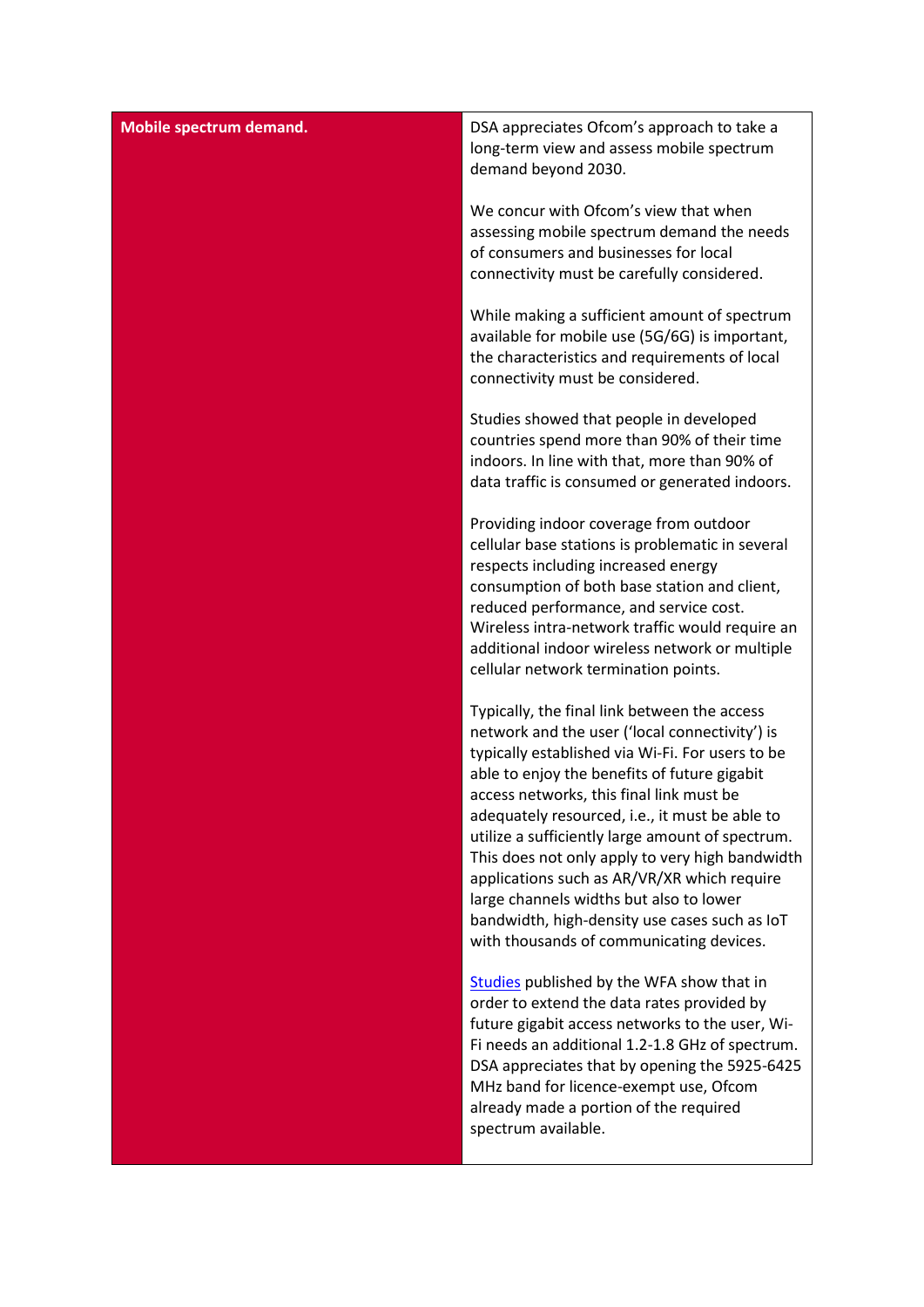|                         | To close the remaining gap, DSA recommends<br>that Ofcom also make the upper 6 GHz band<br>(6425-7125 MHz) available for licence-exempt<br>use.                                                                                                                                                                                                                                                                                                                                   |
|-------------------------|-----------------------------------------------------------------------------------------------------------------------------------------------------------------------------------------------------------------------------------------------------------------------------------------------------------------------------------------------------------------------------------------------------------------------------------------------------------------------------------|
| <b>Upper 6GHz band.</b> | DSA commends Ofcom for pro-actively studying<br>options for opening the 6425-7070 MHz band<br>for additional uses. We have recently published<br>a whitepaper that explains the essential need<br>for availability of the entire 6 GHz band to<br>WAS/RLANs.                                                                                                                                                                                                                      |
|                         | As pointed out above, DSA believes the most<br>efficient use of the 6425-7125 MHz band can be<br>made by opening it for licence-exempt use.<br>Given the similarities of the upper and lower<br>6 GHz bands w.r.t. usage by incumbent<br>systems, we are confident that licence-exempt<br>RLANs can be deployed in the 6425-7125 MHz<br>band without affecting incumbents' operations.<br>Coexistence studies on this matter will be<br>conducted by ECC PT SE45 from March 2022. |
|                         | In acknowledgment of future capacity and<br>performance requirements, numerous<br>countries in all three ITU regions, including the<br>United States, Canada, Brazil, Saudi Arabia, and<br>South Korea already opened the entire 6 GHz<br>band (5925-7125 MHz) for licence-exempt use.<br>By joining these nations, the UK could benefit<br>from a vibrant ecosystem and economies of<br>scale.                                                                                   |
|                         | DSA would like to highlight that additional<br>licence-exempt spectrum would not only<br>benefit consumers but also, and very much so,<br>businesses of all sizes, from SMEs to large<br>corporations.                                                                                                                                                                                                                                                                            |
|                         | The 6425-7125 MHz band is the only remaining<br>piece of spectrum that could be reasonably<br>used by licence-exempt RLAN. If this band was<br>identified and eventually allocated to IMT, as<br>envisaged in WRC-23 AI 1.2, there would be no<br>spectrum available for RLAN when it will be<br>needed.                                                                                                                                                                          |
|                         | Finally, we would like to express our concerns<br>about considerations for sharing the 6425-<br>7125 MHz band between licensed and licence-<br>exempt technologies. One of the issues we see<br>is that to avoid interference between systems                                                                                                                                                                                                                                     |